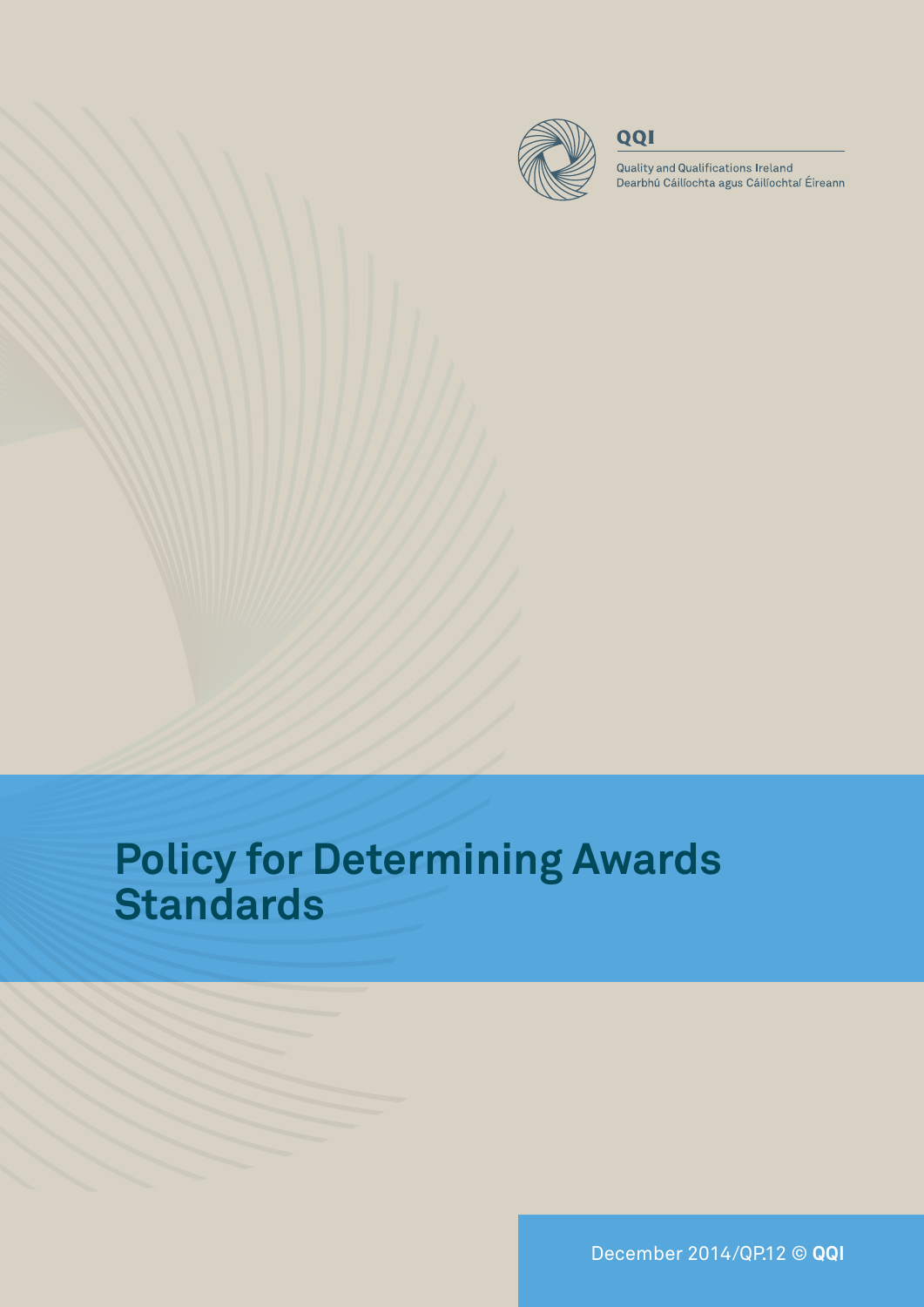QQI, an integrated agency for quality and qualifications in Ireland

December 2014/QP.12 © QQI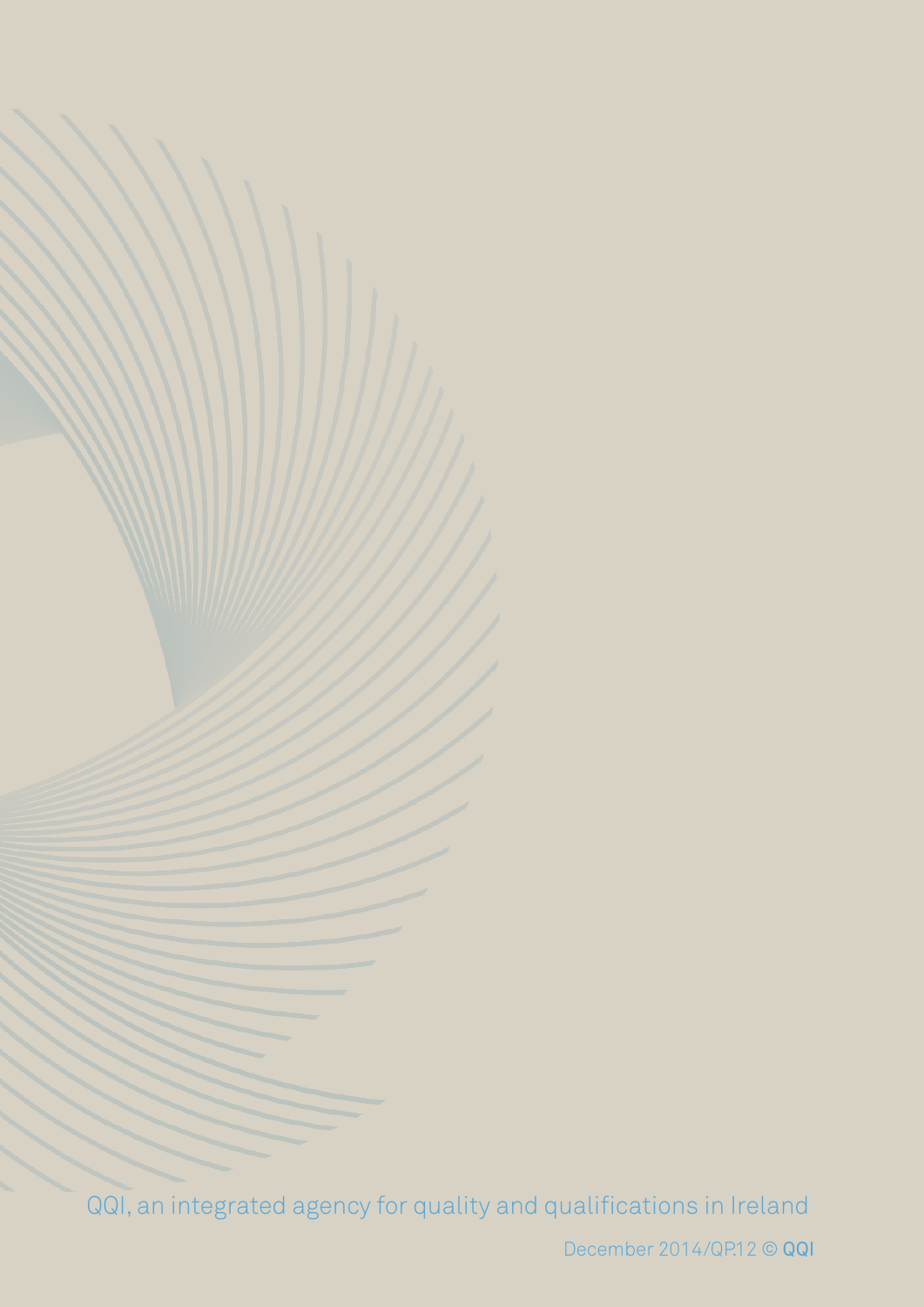# **Policy for Determining Awards Standards**

| <b>Section</b> | Title                                                                | <b>Page</b>             |  |  |
|----------------|----------------------------------------------------------------------|-------------------------|--|--|
| 1              | <b>Summary</b>                                                       | $\overline{\mathbf{c}}$ |  |  |
| $\mathbf{2}$   | Introduction                                                         | $\overline{\mathbf{c}}$ |  |  |
| 2.1            | Policy Context                                                       | $\overline{2}$          |  |  |
| 2.2            | Legal Basis                                                          | 3                       |  |  |
| 2.3            | Purpose of the Policy                                                | 3                       |  |  |
| 3              | <b>Policy</b>                                                        | 3                       |  |  |
| 3.1            | Approach to Standards Determination                                  | 3                       |  |  |
| 3.2            | Awards Standards for HET awards made by QQI and Providers<br>with DA | 5                       |  |  |
| 3.3            | Awards Standards for FET awards made by QQI and Providers<br>with DA | 5                       |  |  |
| 3.4            | Apprenticeship Awards Standards                                      | 5                       |  |  |
| 3.5            | Articulation and Progression                                         | 5                       |  |  |
| 3.6            | Common European Framework of Reference for Languages                 |                         |  |  |
| 4              | <b>QQI Standards Development and Determination Process</b>           | 5                       |  |  |
| 4.1            | Proposals for Review and Development of Award Standards              | 6                       |  |  |
| 4.2            | Development                                                          | 6                       |  |  |
| 4.3            | Consultation on Draft Awards Standards                               | 6                       |  |  |
| 4.4            | Formal Determination                                                 | 7                       |  |  |
| 4.5            | Publication                                                          | $\overline{7}$          |  |  |
| 4.6            | Review                                                               | $\overline{7}$          |  |  |
| 5              | <b>Review of this Policy</b>                                         | 7                       |  |  |
| <b>Annex</b>   | <b>The Common Awards System</b>                                      | 8                       |  |  |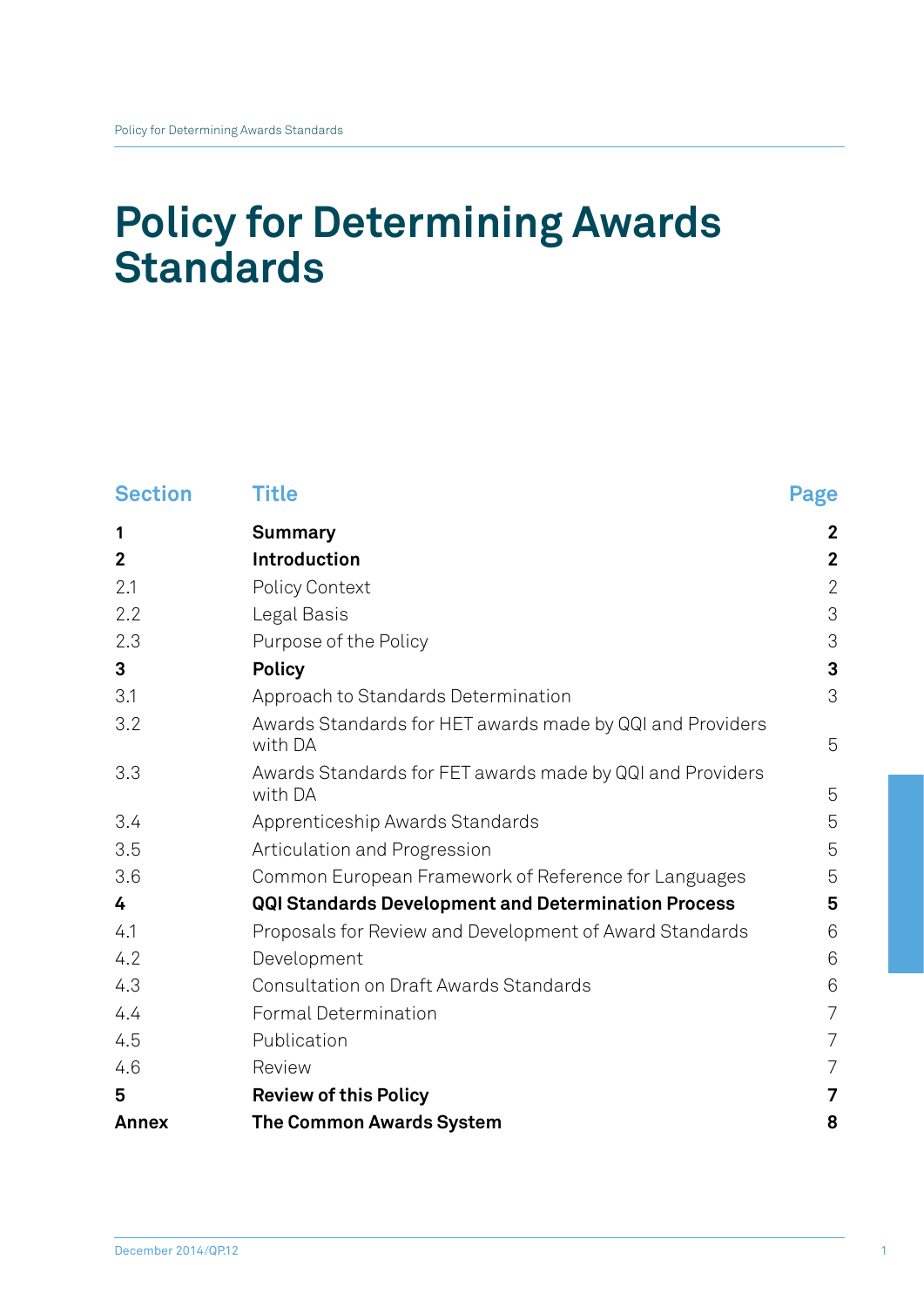## **1 SUMMARY**

Quality and Qualifications Ireland (QQI) was established in November 2012 by the Qualifications and Quality Assurance (Education and Training) Act 2012 (the 2012 Act). The 2012 Act sets out the functions of QQI which includes the making of awards.

This document sets out QQI's approach to the determination of awards standards for the education and training awards that it makes itself and that are made by providers of education and training programmes to whom it has delegated authority to make an award.

The policy covers both further education and training (FET) awards standards and higher education and training (HET) awards standards.

This policy outlines the range of approaches used by QQI in the development and determination of awards standards.

It describes the Common Awards System (the CAS) of FET awards standards and provides for its evolutionary development.

QQI policy is developed through a consultative process involving all stakeholders. Details of the policy development process are available on www.QQI.ie. QQI policy is adopted by the Board and implemented by the executive accordingly.

## **2 INTRODUCTION**

QQI awards standards are determined within the National Framework of Qualifications (NFQ) which is maintained by QQI and comprises a grid of indicators, award-type descriptors and other policies, criteria, standards and guidelines that may be issued to support it.

## **2.1 Policy Context**

The NFQ is used to recognise the awards made by a range of awarding bodies. The main kinds of awarding bodies are identified, and their relationships with the NFQ are outlined, in the following sub-sections.

## 2.1.a QQI as an Awarding Body

QQI determines awards standards for the education and training awards that it makes itself and that are made by providers to whom it has delegated authority to make an award. Such standards are determined to be consistent with the NFQ's award-types.

## 2.1.b Providers to which authority to make an award has been delegated

These providers make awards in respect of programmes of education and training that they validate against QQI awards standards.

## 2.1.c Designated awarding bodies set standards for their own awards

These awarding bodies are authorised by law to make awards. QQI does not determine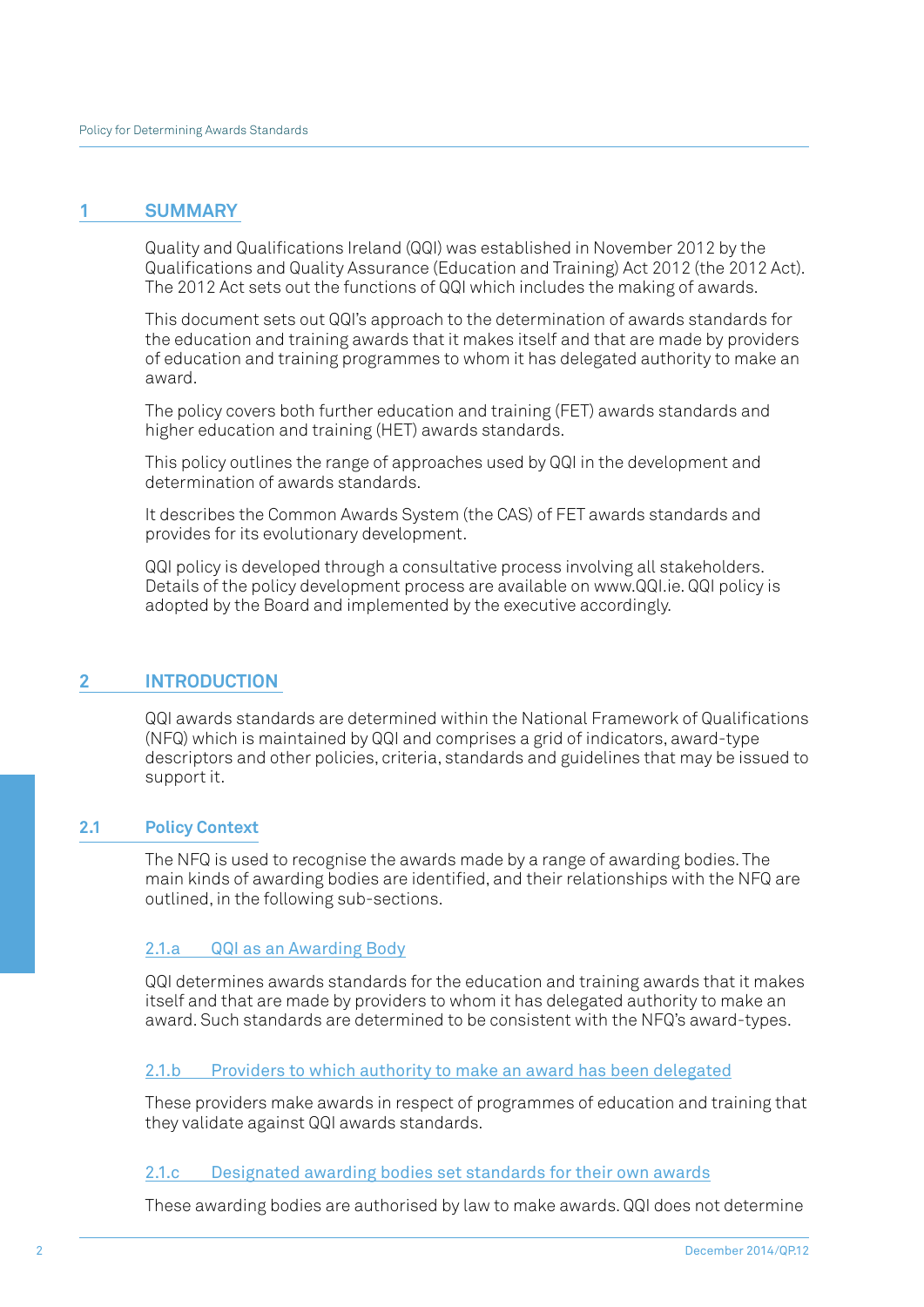awards standards for their awards. They are required by section 43(3) of the 2012 Act to ensure, in so far as is reasonably practicable, that each award that they make is recognised within the NFQ. In this context recognition within the framework of a designated awarding body's (DAB) award means that the award standard is determined by the DAB to be consistent with the relevant NFQ award-type.

## 2.1.d Other organisations whose awards are recognised within the NFQ

This is a heterogeneous group of organisations and it includes those who elect to seek recognition of their awards within the NFQ. QQI Policy and criteria for recognition of awards within the NFQ is described elsewhere.

## **2.2 Legal Basis**

QQI's general functions are set out in section 9 (1) of the 2012 Act. Sub-sections a, e, f, g and j are relevant here as is section 9(2) which concerns actions to be undertaken in by QQI in the performance of its functions. QQI's authority to determine awards standards is established in section 49. Section 50 and 51 of the 2012 Act concern the making of awards by QQI and a provider with DA.

## **2.3 Purpose of the Policy**

The purpose of the policy is to outline QQI's approach to the development (directly or indirectly) and determination of awards standards.

## **3 POLICY**

## **3.1 Approach to Standards Determination**

QQI's approach to the determination of awards standards will be to prescribe learning outcomes sufficiently specifically to meet the needs of Ireland's qualifications and education and training systems for the benefit of Irish society but never to prescribe more specifically than that. This means that QQI's awards standards determinations will vary in their specificity.

The least specific award standards are the (repurposed) NFQ award-type descriptors. These are the default awards standards for all QQI's education and training awards they apply unless a more specific award standard has been determined by QQI.

QQI's higher education and training (HET) awards standards tend to be less specific than its further education and training (FET) awards standards. More specific HET awards standards might, for example, be determined where there is a need to capture specific education and training requirements for entry to a particular occupation or profession.

QQI's FET awards standards tend to be more specific than its HET awards standards and specific standards have been determined for all of QQI's named FET awards.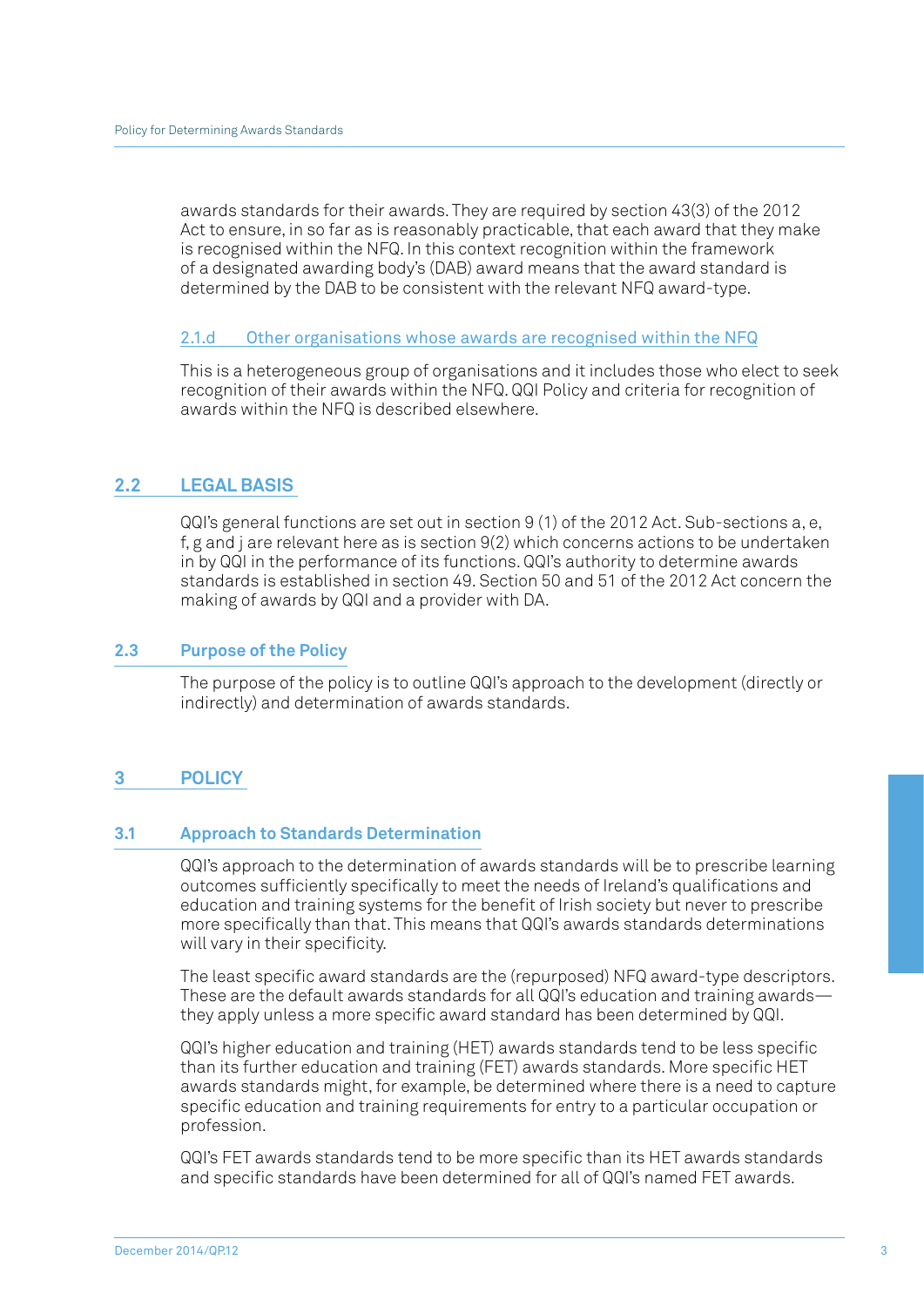## 3.1.a Validation and Awards Standards

The de facto award standard for a particular named award as issued is the statement of minimum intended programme learning outcomes that is approved at validation of the corresponding programme of education and training. These de facto awards standards are maintained by providers.

While QQI awards standards and corresponding awards specifications are more or less specific, the intended programme learning outcomes to be acquired, and where appropriate demonstrated, before a named award associated with a validated programme may be made, must always be specific and sufficiently detailed to communicate the award-holder's knowledge, skill and competence to a prospective employer or an educational institution for the purpose of helping the award-holder gain access to, transfer to or progress to, a particular programme of education and training.

## 3.1.b Occupational Standards and Fitness to Practise

Here 'occupational standard' means a standard of knowledge, skill and competence that must be achieved to qualify or license a person to practise in a specific occupation.

As expressions of expected learning outcomes, occupational standards are comparable to education and training standards but their purpose and origin are typically different and this warrants making a clear distinction between them.

If an occupation is regulated, an occupational standard might be maintained by the regulator. The origination of occupational standards will normally involve the regulator, employers, occupational associations, and education and training providers. The international communities involved in the occupation and its knowledge-bases would also be involved directly or indirectly.

Practitioners of a regulated occupation can be expected to demonstrate periodically that they comply with the applicable occupational standard. Continuing practice may be sufficient to keep practitioners' skills up-to-date but some education and training may also be necessary for this purpose.

An education and training programme and award may be designed to prepare a person for entry into an occupation. Education and training programmes and awards may also be designed for practitioner development purposes. Such programmes and awards (and awards standards) benefit from the existence of detailed and up-to-date occupational standards.

An education and training award is permanent and cannot function as periodically renewable licence to practise nor as an indicator of continuing fitness to practise a particular occupation. It is not a proxy for a licence to practise.

## 3.1.c An Award Standard is a Threshold

Awards standards as constructed by the 2012 Act are thresholds. They describe standards of knowledge, skill or competence to be acquired, and where appropriate, demonstrated, by a learner before an award may be made.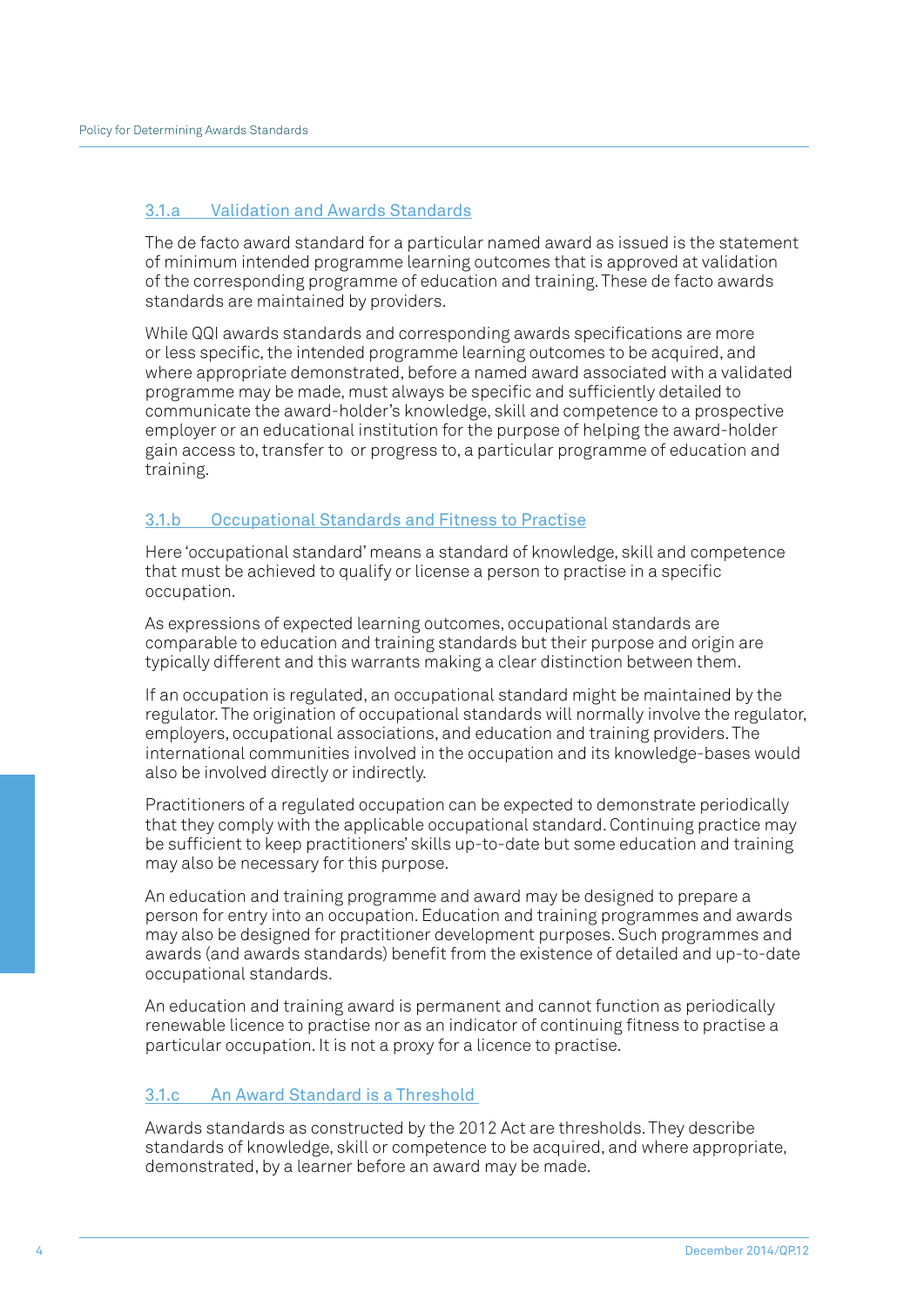## **3.2 Awards Standards for Higher Education and Training Awards made by QQI and Providers with DA**

Specific awards standards will not routinely be determined for higher education and training awards because the HET validation processes when properly implemented provide a sufficient check on the suitability of minimum intended programme learning outcomes.

## **3.3 Award Standards for Further Education and Training Awards Made by QQI and Providers with DA**

## 3.3.a The Common Awards System

The CAS was originally developed by the Further Education and Training Awards Council and most current FET awards standards are within the CAS. The CAS and implications of the changes to CAS (introduced by this policy) are detailed in Appendix 1. It will continue to be used for new development but not exclusively.

## 3.3.b Other Approaches to the Determination of FET Awards Standards

As indicated above the NFQ's award-type descriptors are QQI's default awards standards. There are situations where these will be sufficient for FET. Where more specific FET awards standards are required they will be determined.

## **3.4 Apprenticeship Awards Standards**

Where required QQI will determine awards standards for FET and HET apprenticeship awards where necessary. The approach will be consistent with the principles outlined in this policy and the implementation plan.

## **3.5 Articulation and Progression**

Awards standards must have regard to the articulation and progression relationships of the corresponding programmes. It is important to avoid dead-end qualifications. Ideally all programmes leading to Framework qualifications should be on learning pathways; i.e. they should enable a learner to access, transfer to, or progress to, other programmes.

## **3.6 Common European Framework of Reference for Languages**

The Common European Framework of Reference for Languages (CEFRL) is a system of levels based on knowledge, skill and competence. It is specialised to language learning. CEFRL may be used within QQI awards standards determinations.

## **4 QQI STANDARDS DEVELOPMENT AND DETERMINATION PROCESS**

The detailed process for standards development will vary considerably from one situation to another. All processes share certain broad features and these are indicated here.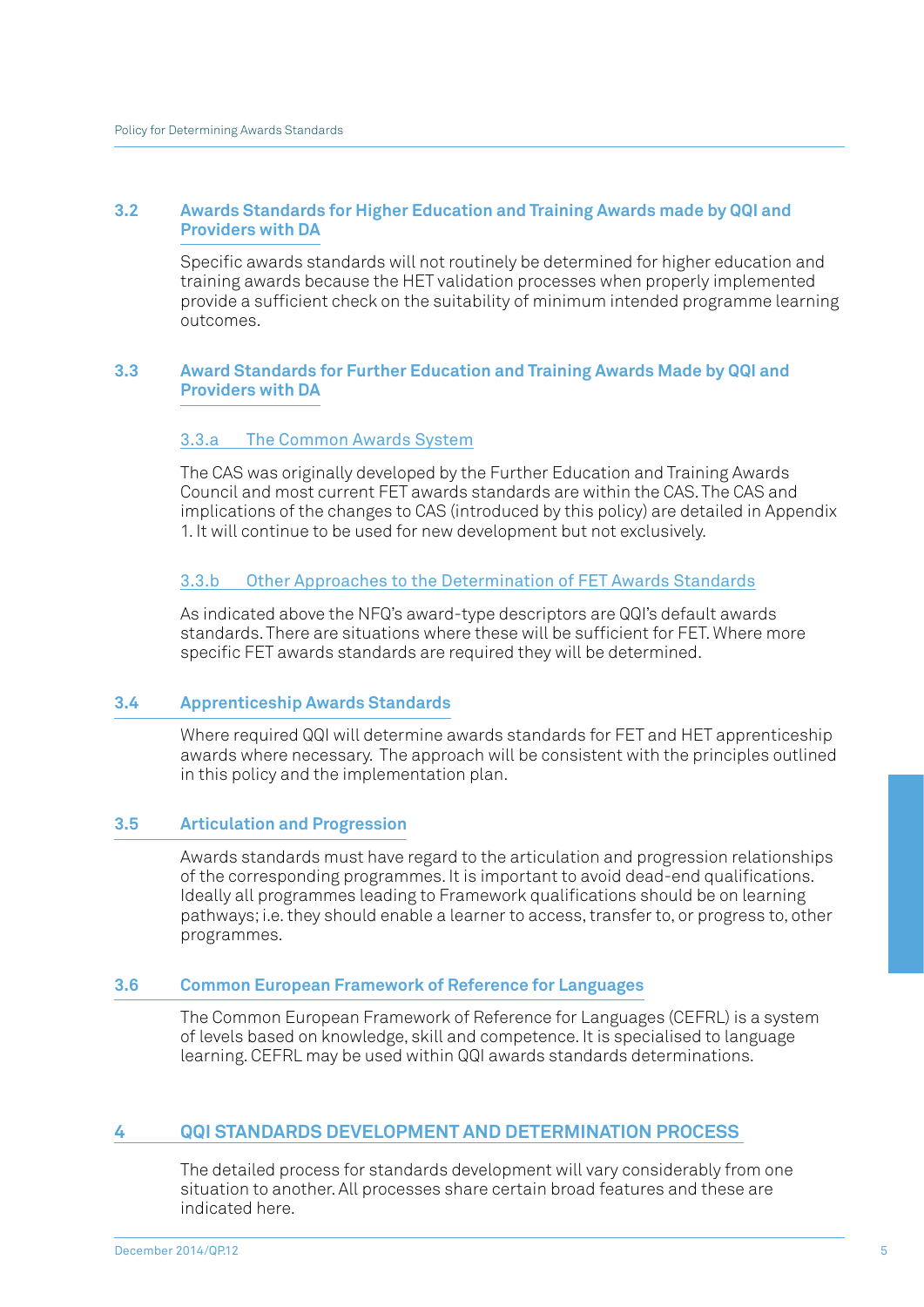## **4.1 Proposals for Review or Development of Awards Standards**

As indicated above, the NFQ's award-type descriptors provide a default system of standards. Additional specificity may be provided by QQI awards standards determinations where required. QQI maintains and publishes guidelines and criteria on proposals for the review and development of awards standards.

## **4.2 Development**

The expertise required in the development of awards standards includes an understanding of:

- The field of learning
- Education and training needs (for employment and/or educational development)
- The occupation concerned (where applicable); employer and practitioner perspectives on the occupation and the occupation's education and training needs
- Occupational regulation (where applicable)
- The practice of education and training.

QQI has a coordinating role in standards development. It must ensure that:

- The necessary development expertise is assembled and applied
- A valid, reliable and open development process is implemented
- Awards standards are comprehensible and implementable
- Awards standards meet significant education and training needs (for employment or educational development) and are normally designed to be valid for five years or more
- Awards standards are consistent with the NFQ
- Awards will be recognised nationally and internationally
- Awards standards will regulate assessable intended programme learning outcomes.

QQI may manage the development of an award standard itself or enter into an arrangement with another.

QQI may adopt external standards, criteria, norms or benchmarks in determining its own award standards.

## **4.3 Consultation on Draft Awards Standards**

Once a draft standard has been developed it will normally be published for public consultation. The draft may be modified following consideration of the consultation feedback.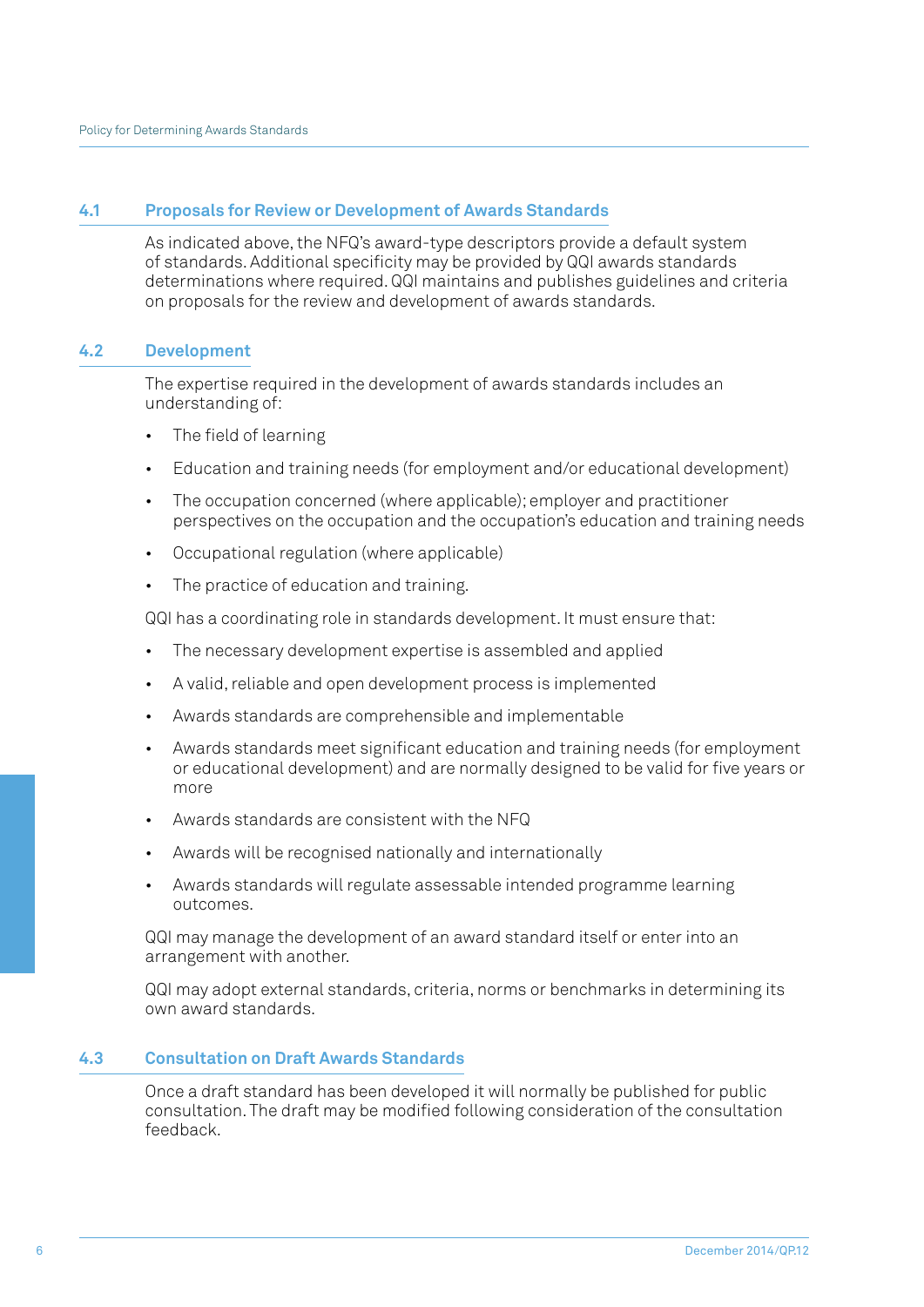## **4.4 Formal Determination**

If the QQI executive is satisfied that a draft award standard is suitable for determination by QQI it will present it to the QQI Policies and Standards Committee for adoption.

## **4.5 Publication**

QQI will publish awards standards on its website.

#### **4.6 Review**

Awards standards will be reviewed from time to time as necessary. Minor changes may be made by the QQI executive outside the review cycle where necessary.

Changes to standards will be published on QQI's website. Providers with delegated authority to make awards and providers of QQI validated programmes are responsible for monitoring relevant standards and making necessary responses to changes.

## **5 REVIEW OF THIS POLICY**

This policy and QQI's principles and approach to the determination of Award Standards will be reviewed two years after the option of this policy, or earlier if necessary.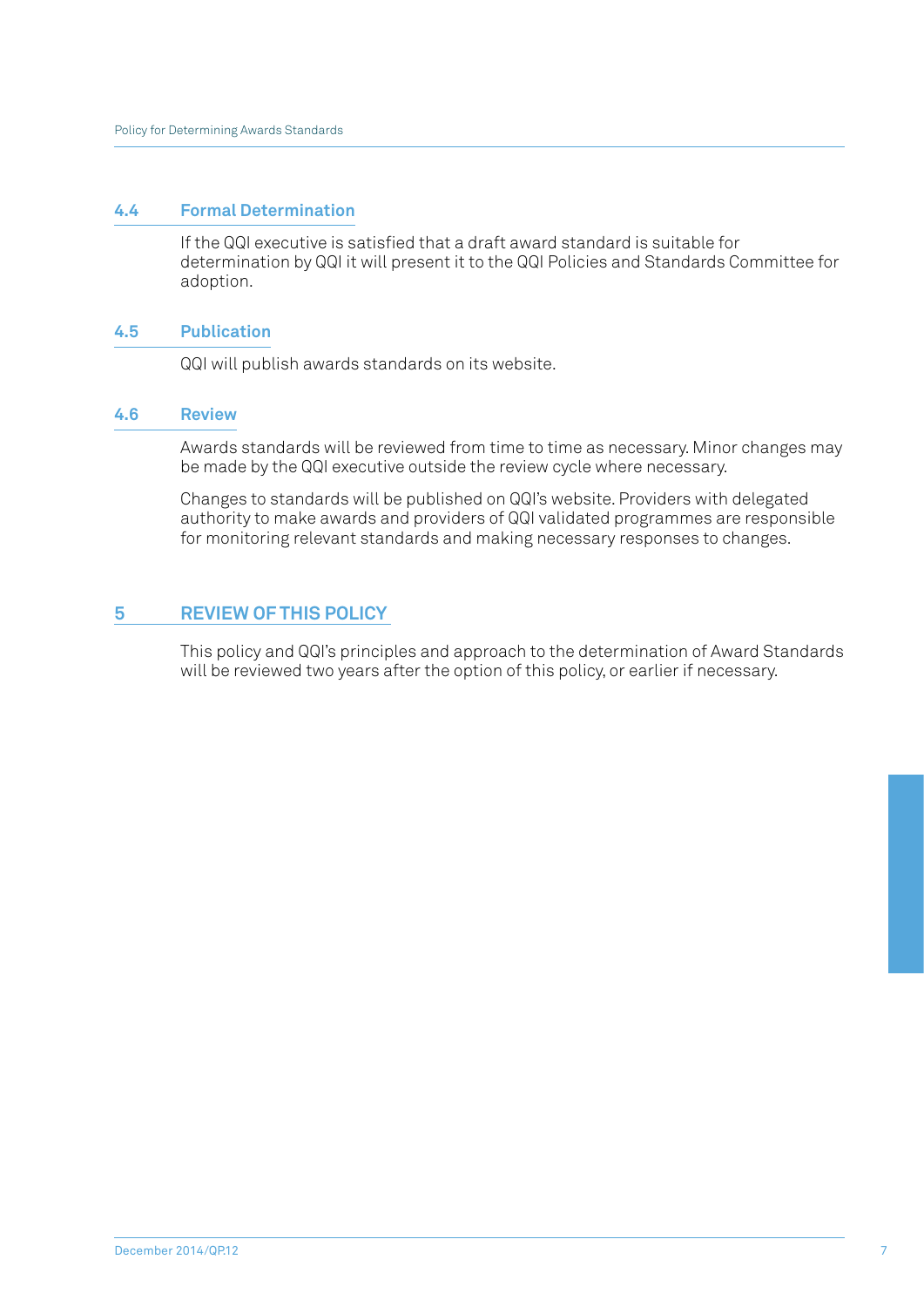## **Annex: The Common Awards System**

| <b>Section</b> | Title                                                                        | <b>Page</b>    |
|----------------|------------------------------------------------------------------------------|----------------|
| 1              | Introduction                                                                 | 9              |
| $\mathbf{2}$   | <b>Context</b>                                                               | 9              |
| 2.1            | Terminology                                                                  | $\overline{9}$ |
| 2.2            | Policy and Criteria for Making CAS Awards                                    | $\overline{9}$ |
| 3              | <b>The Common Awards System</b>                                              | 10             |
| 3.1            | Changes to the CAS introduced by this Policy                                 | 10             |
| 4              | <b>Syntax for the CAS Certificate and Component</b><br><b>Specifications</b> | 12             |
| 4.1            | The CAS's Certificate/Component Specification Syntax                         | 12             |
| 4.2            | Title                                                                        | 13             |
| 4.3            | Purpose                                                                      | 14             |
| 4.4            | <b>FET Credit</b>                                                            | 14             |
| 4.5            | Field of Learning                                                            | 14             |
| 4.6            | <b>Expected Learning Outcomes</b>                                            | 14             |
| 4.7            | Certificate Requirements                                                     | 15             |
| 4.8            | Assessment Requirements                                                      | 15             |
| 4.9            | Specific Validation Requirements                                             | 15             |
| 4.10           | <b>Access Statements</b>                                                     | 15             |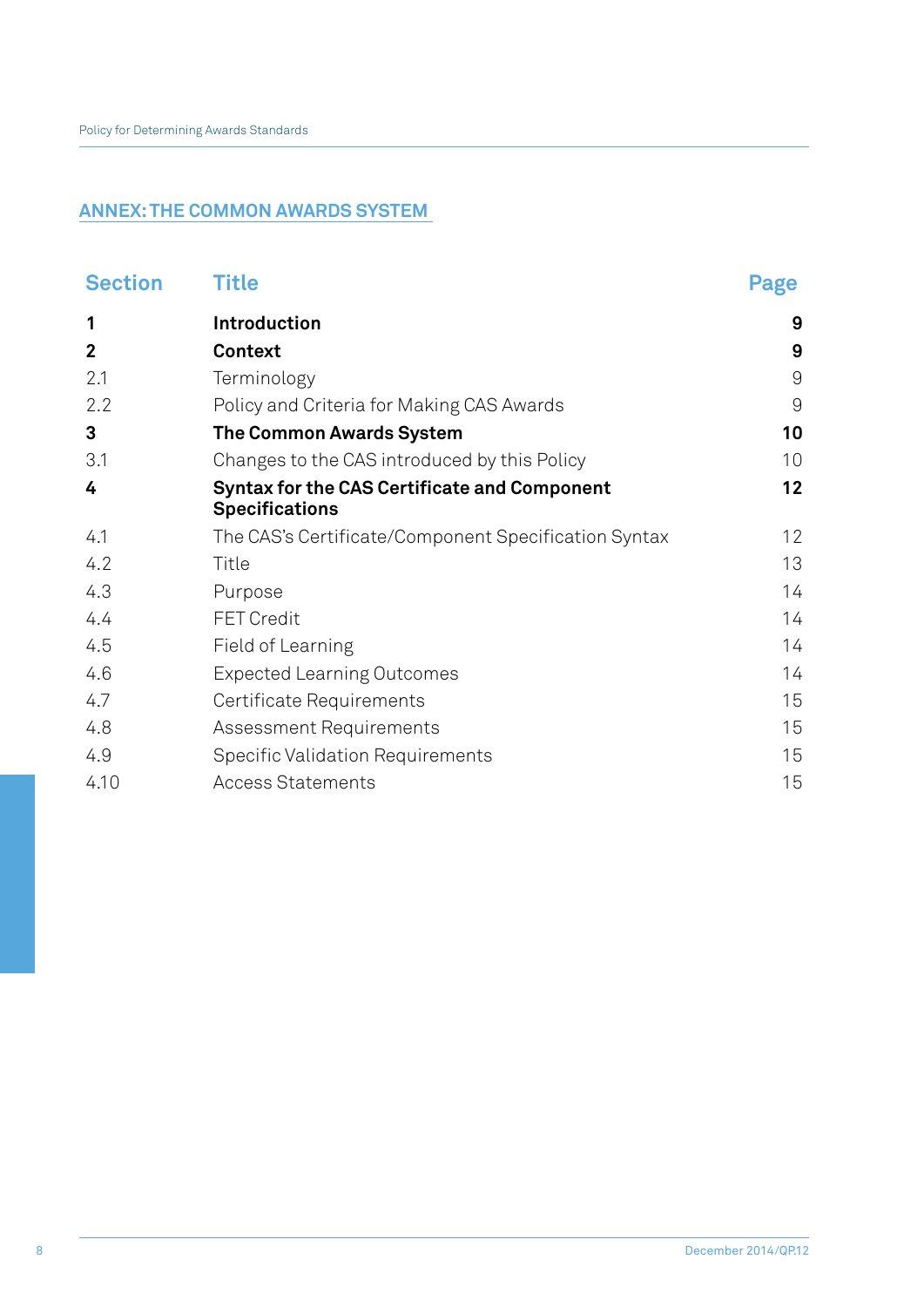## **1 INTRODUCTION**

The Common Awards System (CAS) is a system of further education and training awards and awards standards based on learning outcomes. It was originally developed by the Further Education and Training Awards Council and is being maintained and further developed by QQI. At the time of writing there are in the region of 1600 CAS awards specifications (including minor awards).

The policy for the Common Awards System is presented in this annex.

## **2 CONTEXT**

## **2.1 Terminology**

The CAS makes use of the Framework's four main award classes<sup>1</sup>:

- Major
- Minor
- Special purpose
- Supplemental.

The NFQ, its award classes and its award-types are explained elsewhere. Two additional terms are used frequently by the CAS to characterise its awards:

- **Component**
- Compound.

The term component or 'component award' is synonymous with the NFQ term 'minor award'. A component award is described by a 'component specification'. A component certificate may certify that an individual holds one or more named component awards.

A compound award is an award with prescribed component awards. It may be a major, supplemental or special purpose award. A compound award is described by a 'certificate specification' and this includes 'certificate requirements' that detail all the associated component awards and the combinations of component awards that must be made/held before the compound award may be made/held. The overarching expected learning outcomes for a compound award are also included in its certificate specification. Compound awards are issued as 'certificates' (the detailed naming conventions are described in section 4).

## **2.2 Policy and Criteria for Making QQI CAS Awards**

QQI's Policy and Criteria for Making Awards establish the policy and criteria for making CAS awards.

*1 The CAS sometimes uses the term 'award type' to mean 'award class'. Often the terms are interchangeable but not always and therefore the more precise usage is advised.*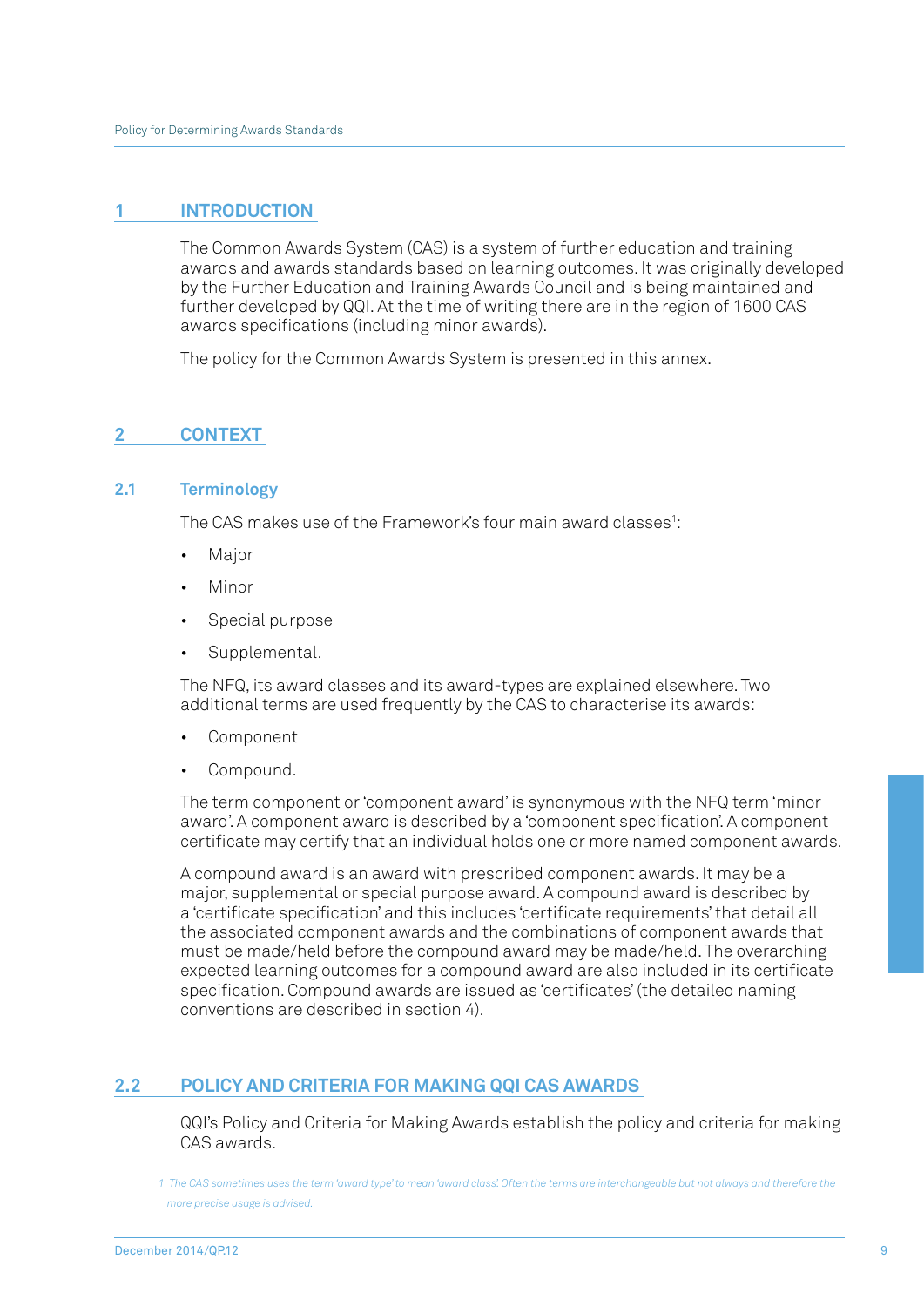## **3 The Common Awards System**

The common awards system comprises:

- Certificate specifications for compound awards (i.e. Major, Supplemental or Special Purpose awards).
- Component specifications (for Minor awards).
- Regulations concerning the applications of the awards specifications.

Certificate and component specifications include awards standards expressed as minimum expected learning outcomes. They also include additional information as described in section 4 of this annex.

## **3.1 Changes to CAS Introduced by this Policy**

## 3.1.a Assessment

Before a learner may receive any CAS award he or she much have acquired and where appropriate demonstrated all of the expected learning outcomes specified for the award. For the avoidance of doubt, it is not sufficient that all the outcomes have been assessed.

## 3.1.b Capstone Component Award Specifications

A compound award's certificate requirements may include a mandatory capstone component award. A capstone component award is uniquely associated with a particular compound award. Its purpose is to facilitate the demonstration by the learner of the compound award's (overarching) expected learning outcomes—where this is cannot be assured through achievement of other kinds of component awards. Credit associated with a capstone component award is intended to facilitate the integration of learning achieved in the other components.

## 3.1.c Provider Developed Awards Specifications

Subject to QQI's agreement, a provider of an education and training programme may develop their own award specifications within the CAS framework. Awards specifications developed by a provider under such an agreement:

- May be for any class of award (major, special purpose, supplemental or minor)
- Must be consistent with the Framework's award-type descriptors
- May include CAS component award specifications
- Belong to the provider concerned and may not be used by other providers without agreement of that provider and QQI
- Must always include a capstone component as described in the previous sub section
- Must be approved (and periodically reviewed) in the context of a programme validation (and revalidation) process involving by an expert panel who can make national and international comparisons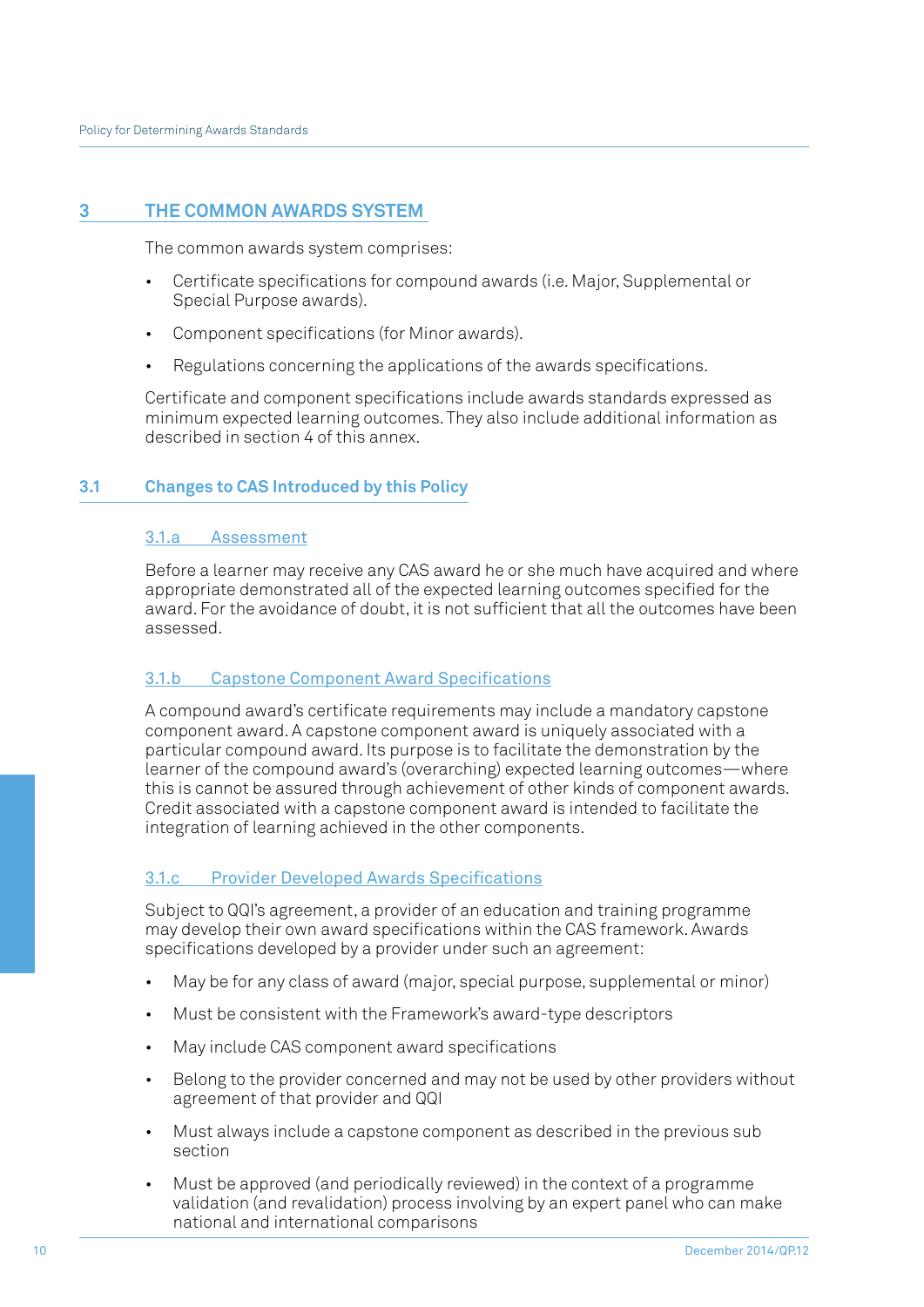Must comply with the FET credit requirements.

## 3.1.d Major, Special Purpose or Supplemental Award Specifications without Prescribed Minor Awards

A CAS certificate specification (major, special purpose or supplemental) may be determined without prescribing any component awards.

## 3.1.e Major, Special Purpose or Supplemental Award Specifications with Residual **Credit**

Each CAS certificate has a minimum FET credit associated with it. Table 1 illustrates the minimum requirements for the CAS's major award certificates.

Not all of a certificate's credit needs to be allocated to component awards (prescribed or non-prescribed).

The certificate's award specification will indicate how residual credit may be made up. Some (if not all) of the residual credit may be required to cover the integrated learning involved in meeting the certificate's expected learning outcomes (as distinct from its components' expected learning outcomes).

The programme design must specify how residual credit is used and this must be approved at validation. A provider may use its own 'provider-developed' awards specifications to make up the residual credit subject to section 3.1.3 (including validation).

Residual credit is not a 'wild card' to enable the use of arbitrary minor awards to make up a certificate's credit requirements.

Framework levels 1-3 afford relatively greater flexibility however in aggregating component awards to earn major awards.

|                                                                                                          | Level 1 | Level 2 | Level 3 | Level 4 | Level 5 | Level 6 |
|----------------------------------------------------------------------------------------------------------|---------|---------|---------|---------|---------|---------|
| <b>Certificate Credit Requirement</b><br>(w.r.t. achievement of the preceding<br><b>Framework level)</b> | 20      | 30      | 60      | 90      | 120     | 120     |
| <b>Maximum Allocated to Component</b><br><b>Awards</b>                                                   | 20      | 30      | 60      | 90      | 120     | 120     |
| Minimum allocated to components                                                                          | 0       | 0       | 0       | 0       | 0       | 0       |

*Table 1* 

Table 2 (in section 4) which illustrates the previous credit distribution and therefore applies to most of the stock of certificate specifications at the time of writing. The new distribution allows more focus on vocational education and training and affords much greater flexibility to programme designers.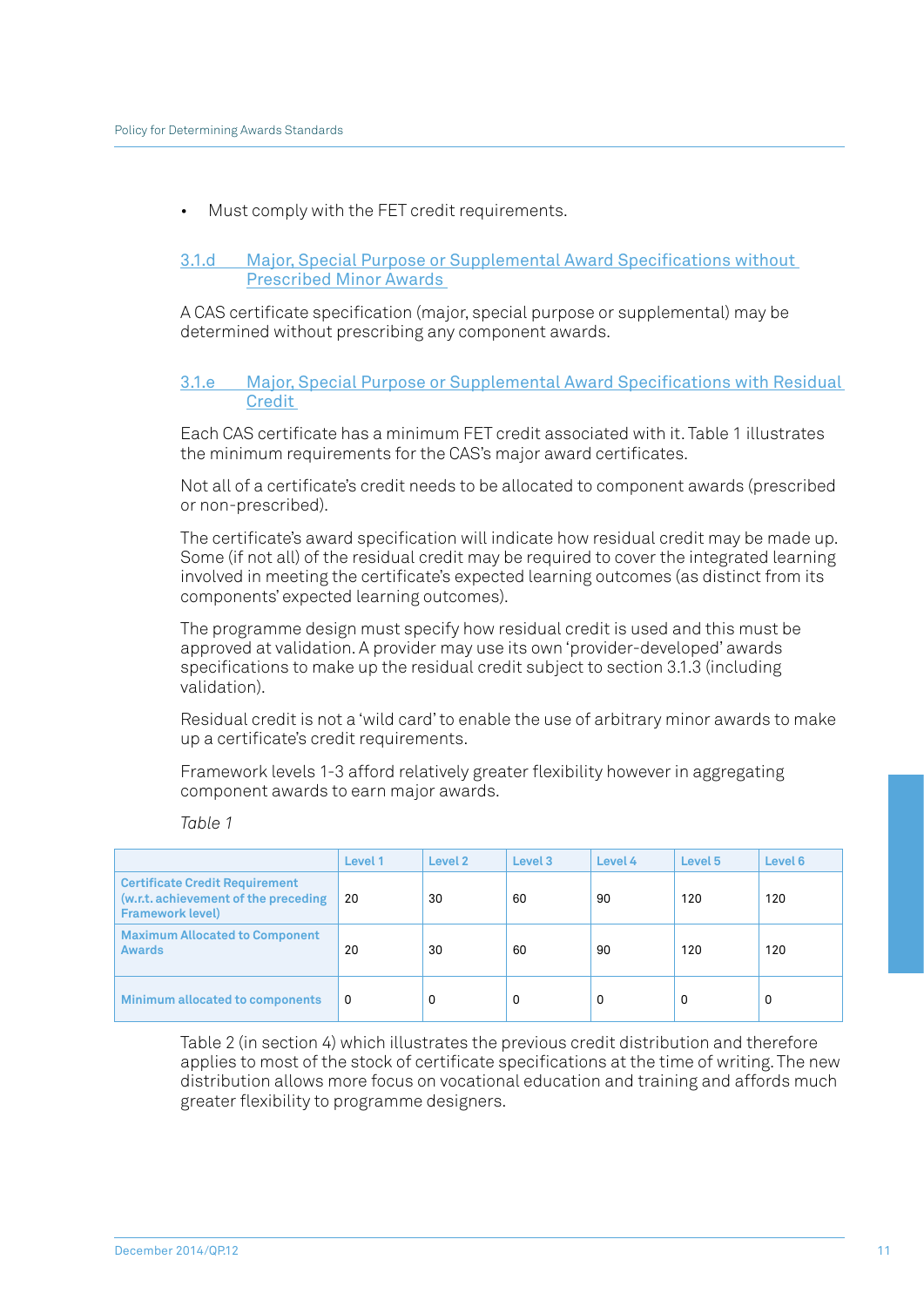## 3.1.f Alternatives to Transferrable Skills Pools for New Compound award **Specifications**

Originally, certificate requirements within CAS compound awards specifications generally included pools prescribing component awards for transferrable skills (e.g. teamwork and work experience).

The inclusion of these pools is no longer a requirement for newly developed or reviewed award specifications. The expected learning outcomes for a compound award must include transferrable skills. Programme designers should be enabled to integrate the development of these skills into the programme.

## **4 SYNTAX FOR THE CAS CERITIFICATE AND COMPONENT SPECIFICATIONS**

This section outlines the broad features of CAS certificate specification syntax. The detailed syntax is determined through the implementation of the CAS and not prescribed here. The syntax may change with Framework level.

## **4.1 The CAS's Certificate/Component Specification Syntax**

Certificate and component specifications normally address the following headings. Some are explained in the sections that follow.

- i. Award Title
- ii. Framework Level
- iii. Purpose Statement
- iv. Credit Value
- v. Field of learning
- vi. Expected Learning Outcomes
- vii. Certificate requirements
- viii. Assessment requirements
- ix. Grading
- x. Special Validation Requirements
- xi. Supporting Documentation
- xii. Access Statement

The grade (where an award is classified) is calculated from the weighted average of the grades of components which are listed in the certificate requirements.

Awards making up residual credit do not necessarily contribute to the grade and components gained by exemption may be excluded from the calculation of grade.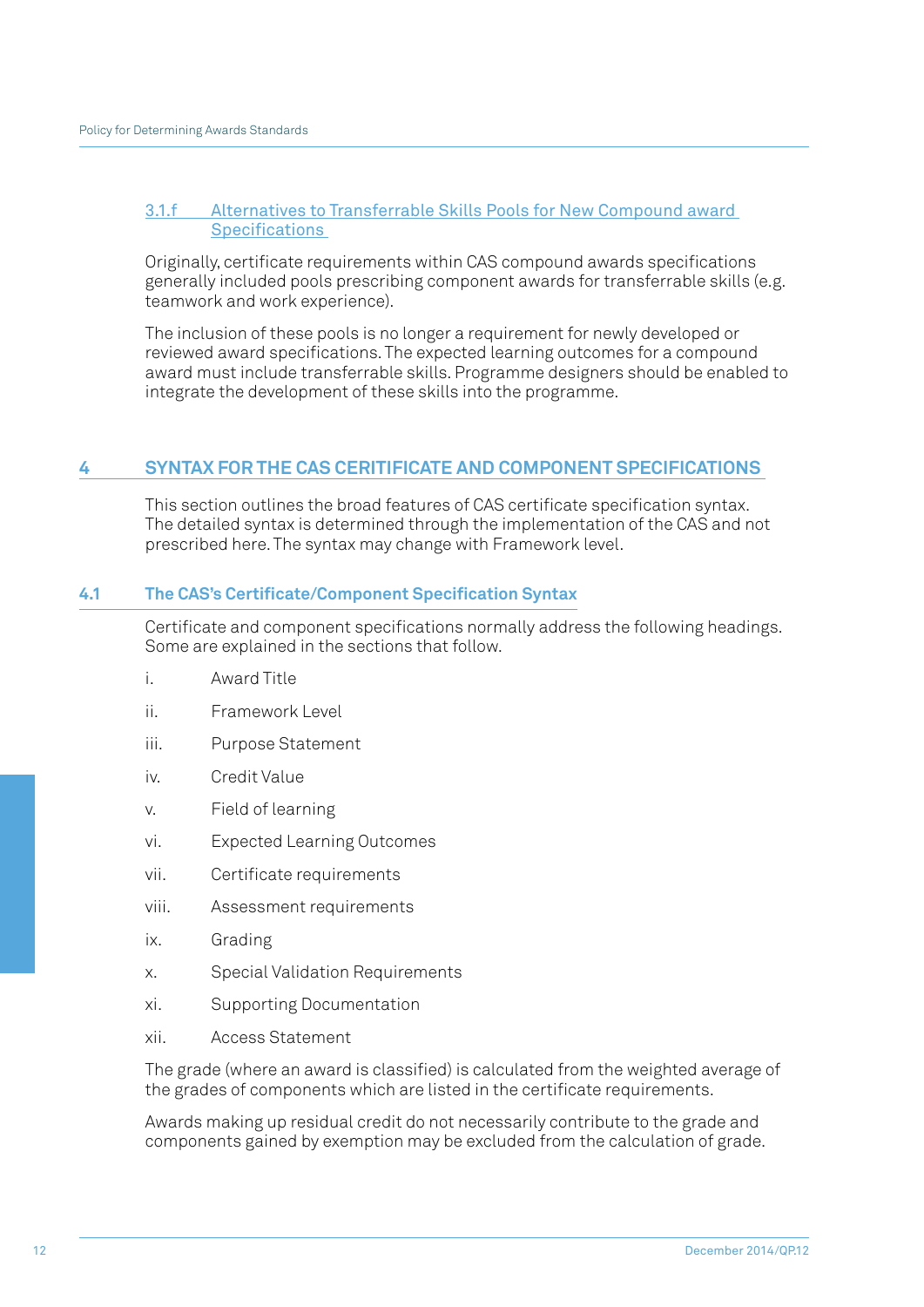New award specifications may require that all component grades contribute to the grading calculation along with other contributions.

## **4.2 Title**

There are two parts to the award title: 'the stem title' (indicating the award's Framework Type and Class) and the 'named award title' (indicating the award's subject).

The award title has the form

## [Level String] [Stem String] Certificate [Subject String]

Where, for  $N = 1, ..., 6$ , Level String = empty for Stem String = "component" otherwise = "Level [N]", Stem String = empty (for Major Award-type and N= either 1 or 2 …or 5) or "Advanced"(for Major and N=6) or "Special Purpose" …or "Supplemental" …or "component" …and Subject String is created in line with sections 5.1.1 and 5.5 and only in the case of components leads with Level [N].

|                               | <b>Certificate</b>                  |                                  |  |  |
|-------------------------------|-------------------------------------|----------------------------------|--|--|
| <b>Major awards</b>           | Level N Certificate                 | [Subject string]                 |  |  |
|                               |                                     | Level N [Minor Subject String 1] |  |  |
| <b>Minor awards</b>           | Component Certificate               | Level N [Minor Subject String 1] |  |  |
|                               |                                     | $\cdots$                         |  |  |
| <b>Special purpose awards</b> | Level N Special Purpose Certificate |                                  |  |  |
| <b>Supplemental awards</b>    | Level N Supplemental Certificate    |                                  |  |  |

*Table 2 illustrating the construction of awards titles2*

## 4.2.a Named Award Title (Subject String)

The named award title must be concise, indicate the subject and reflect the expected learning outcomes. The named award title may incorporate Field of Learning categories where feasible. For example: Level 5 Certificate in Forestry.

Named award titles:

- Should be uniform where feasible for the same subject at different Framework levels.
- Must be unique for awards at the same Framework level.
- The title of a compound award cannot be used for a component award
- Should reflect a domain of learning and not an occupation or job.
- Must be no longer than 43 characters selected from: the Roman alphabet; the space character; and the hyphen character.
- Must not infringe any property rights.

*2 A narrative version of the protocol with examples will be issued in due course.*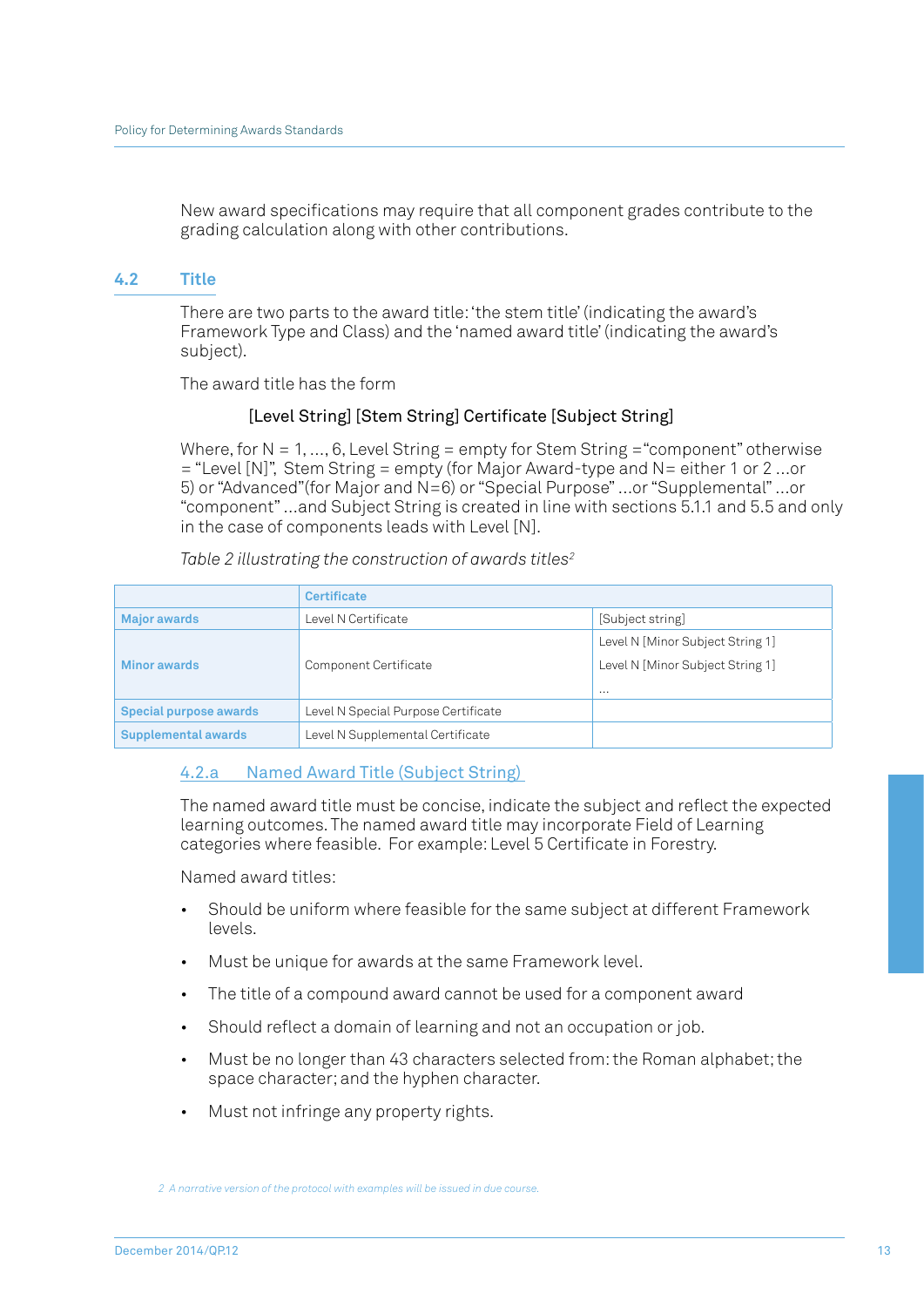#### **4.3 Purpose**

All the CAS awards must have a stated purpose. The CAS purpose statements aim to describe what the learning will enable the award-holder to do.

## **4.4 FET Credit**

FET credit (a measure of learner effort) in the CAS is normally calculated on a onestep-up basis: i.e. the FET credit associated with a CAS award at a given Framework level assumes (unless otherwise stated) as a baseline that the learner has already achieved the requirements for the previous Framework level in the discipline-area concerned.

Every CAS certificate and component specification includes an FET credit value. FET credit is normally quantised to multiples of 5 FET Credits (50 hours of learner effort). Learner effort is based on the time taken by typical learners at the level of the award on average, to achieve the learning outcomes for the award. It includes all learning time involved including; guided learning hours, self-directed learning and assessment.

Normally, all the CAS's majors at the same Framework Level have the same credit value. Component awards have the default value for their Framework Level or one of several permitted alternatives (Table 3).

At the time of adoption of this policy a default credit value of 15 FET Credits had been used for the development (by migration<sup>3</sup>) of minor awards at Framework Levels 5 and 6. Therefore, unless a particular case was made during the development of a particular certificate specification, the credit level for all level 5 and 6 minor awards is 15 FET credits. This may have resulted in anomalies that will need to be identified and addressed.

| <b>Framework</b><br>Level | <b>Major Awards</b><br><b>Credit Values</b> | <b>Default</b><br><b>Minor Award</b><br><b>Credit Values</b> | <b>Other Permitted</b><br><b>Minor Award Credit</b><br><b>Values</b> | <b>Special Purpose and</b><br><b>Supplemental Award</b><br><b>Credit Value Ranges</b> |
|---------------------------|---------------------------------------------|--------------------------------------------------------------|----------------------------------------------------------------------|---------------------------------------------------------------------------------------|
|                           | 20                                          | 5                                                            | 10                                                                   |                                                                                       |
|                           | 30                                          | 5                                                            | 10                                                                   |                                                                                       |
| 3                         | 60                                          | 10                                                           | 5.20                                                                 | $\rightarrow$ 5 and $\leftarrow$ 60                                                   |
| 4                         | 90                                          | 10                                                           | 5,15,20                                                              | $\rightarrow$ 5 and $\leftarrow$ 90                                                   |
| 5                         | 120                                         | 15                                                           | 5,10,30                                                              | $\rightarrow$ 5 and $\leftarrow$ 120                                                  |
| 6                         | 120                                         | 15                                                           | 5,10,30                                                              | $\rightarrow$ 5 and $\leftarrow$ 120                                                  |

#### *Table 3 Credit rules*

## **4.5 Field of Learning**

The Field of Learning Classifications System used by the CAS.

## **4.6 Expected Learning Outcomes**

Every certificate specification must include a statement of the standard of knowledge,

*<sup>3</sup> Migration was a process used by the Further Education and Training Awards Council to generate CAS award specifications from previously existing materials. Migration completed in 2013/2014.*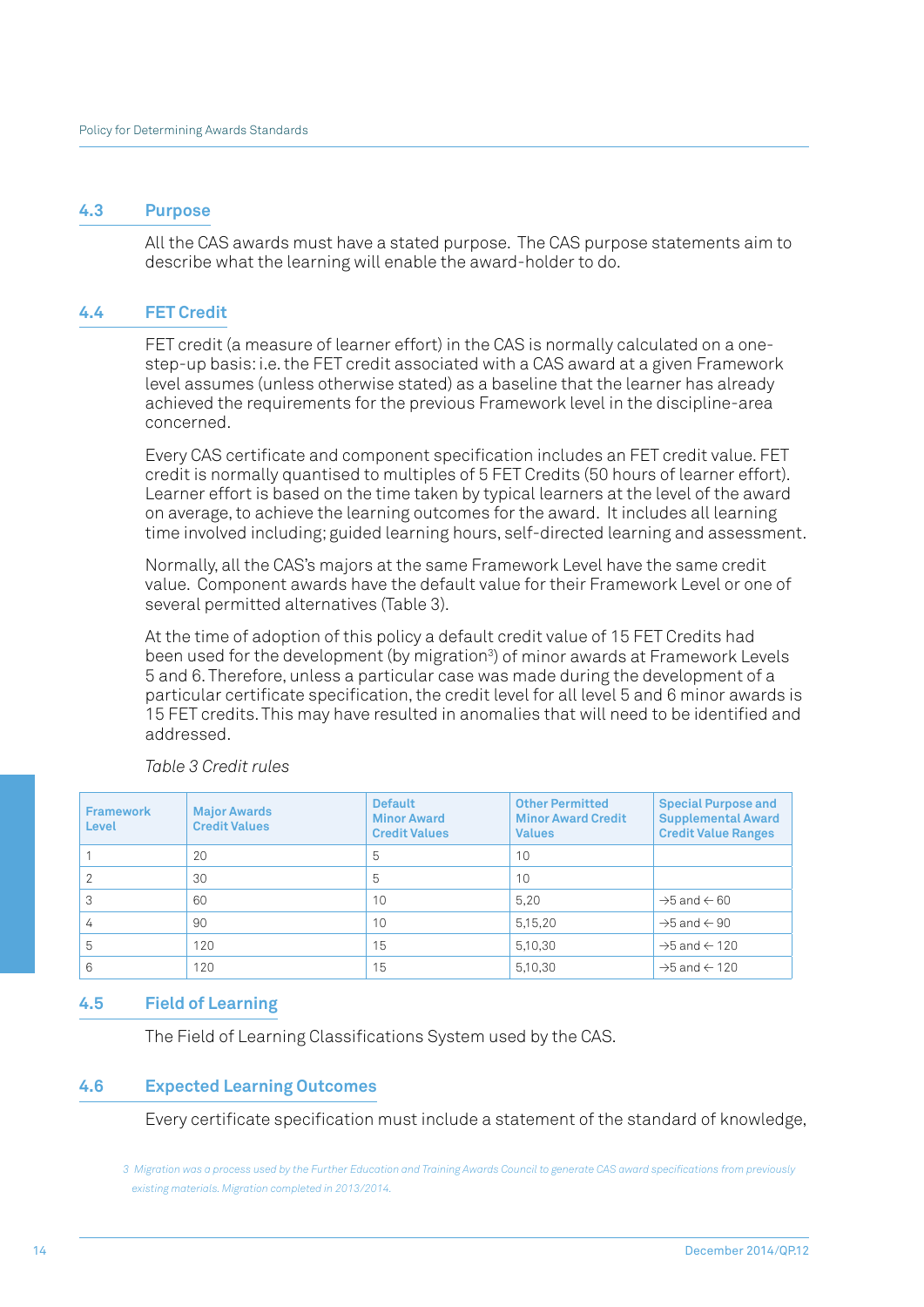skill and competence to be achieved before the relevant certificate award may be made.

## **4.7 Certificate Requirements**

A CAS certificate specification may include 'certificate requirements' that specify the CAS component awards (minor awards) that must be held by a learner before the compound award may be made and the certificate issued.

## **4.8 Assessment Requirements**

Assessment requirements provide supplementary requirements above the standard requirement for any QQI award that the learner be assessed as having achieved the expected learning outcomes. This section may be left blank.

An award specification may apportion the determination of the overall grade to a combination of assessment techniques: e.g. Project 20% Examination-Theory 80%.

Alternatively the award specification may otherwise prescribe assessment requirements.

## **4.9 Specific Validation Requirements**

Certificate and component specifications may include conditions that must be met before a programme leading to the award can be validated.

## **4.10 Access statement**

QQI's policies and criteria for access, transfer and progression in relation to learners apply to all of its work. If any non-standard matters need to be addressed they are included in the access statement.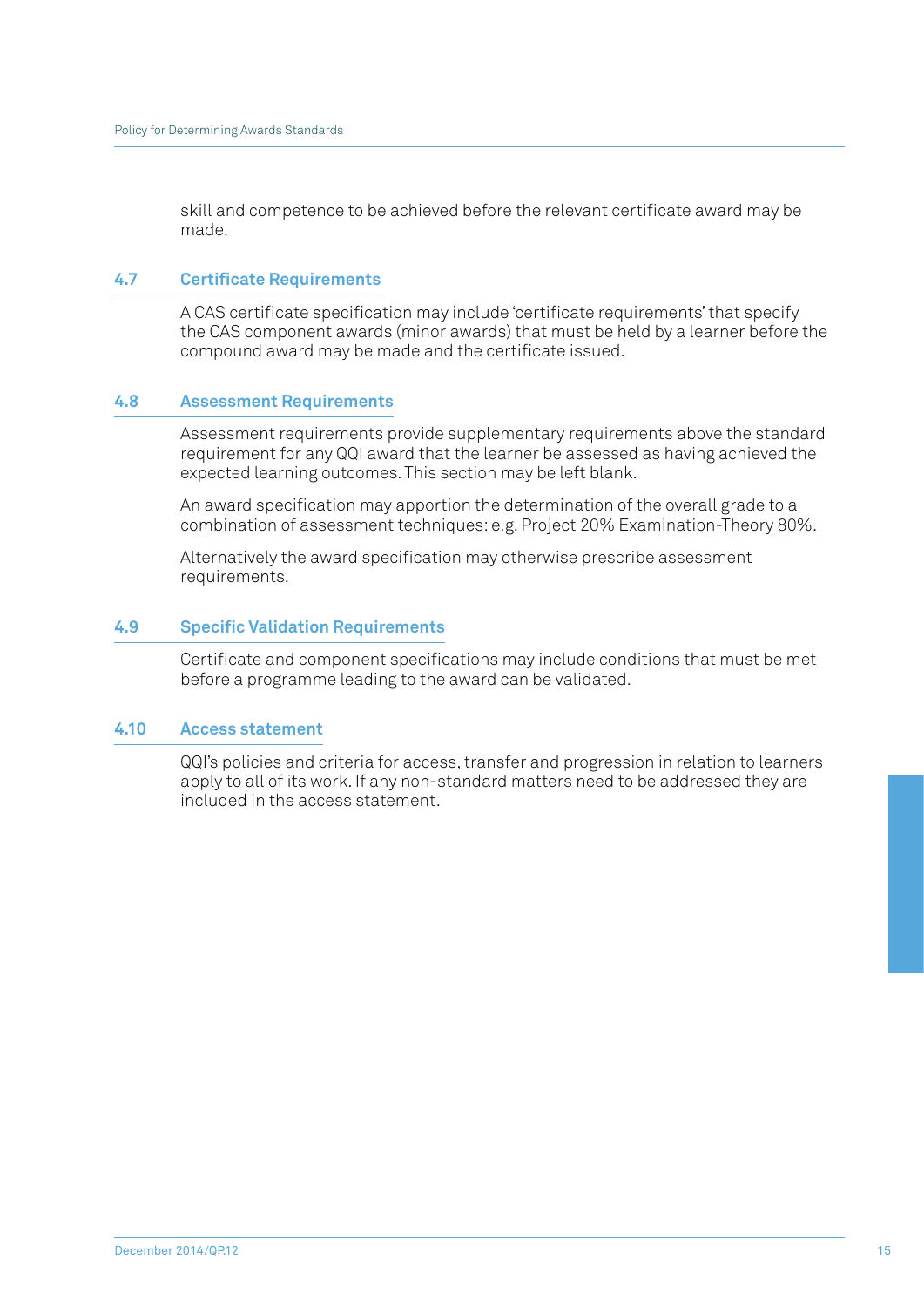## **NOTES**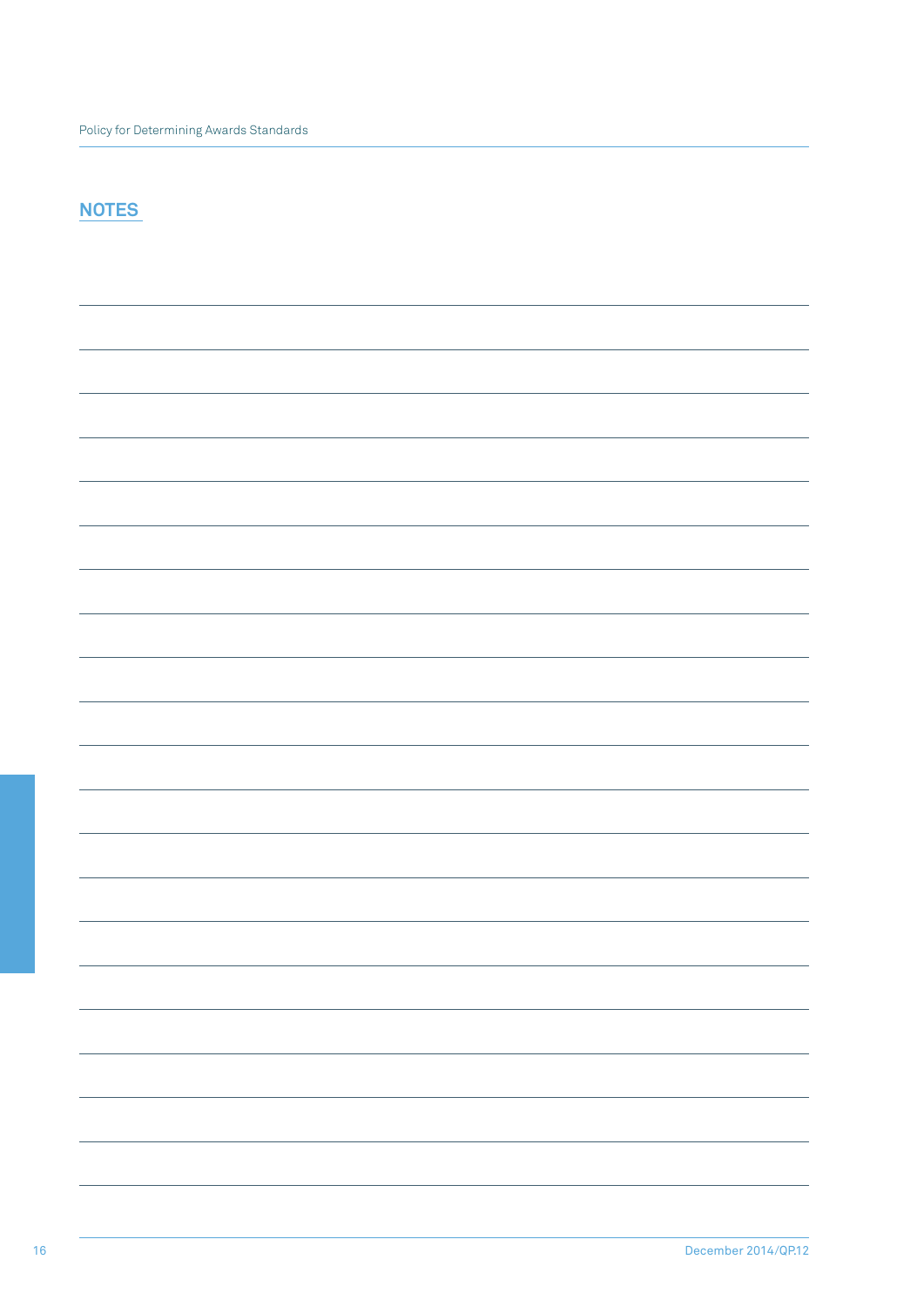